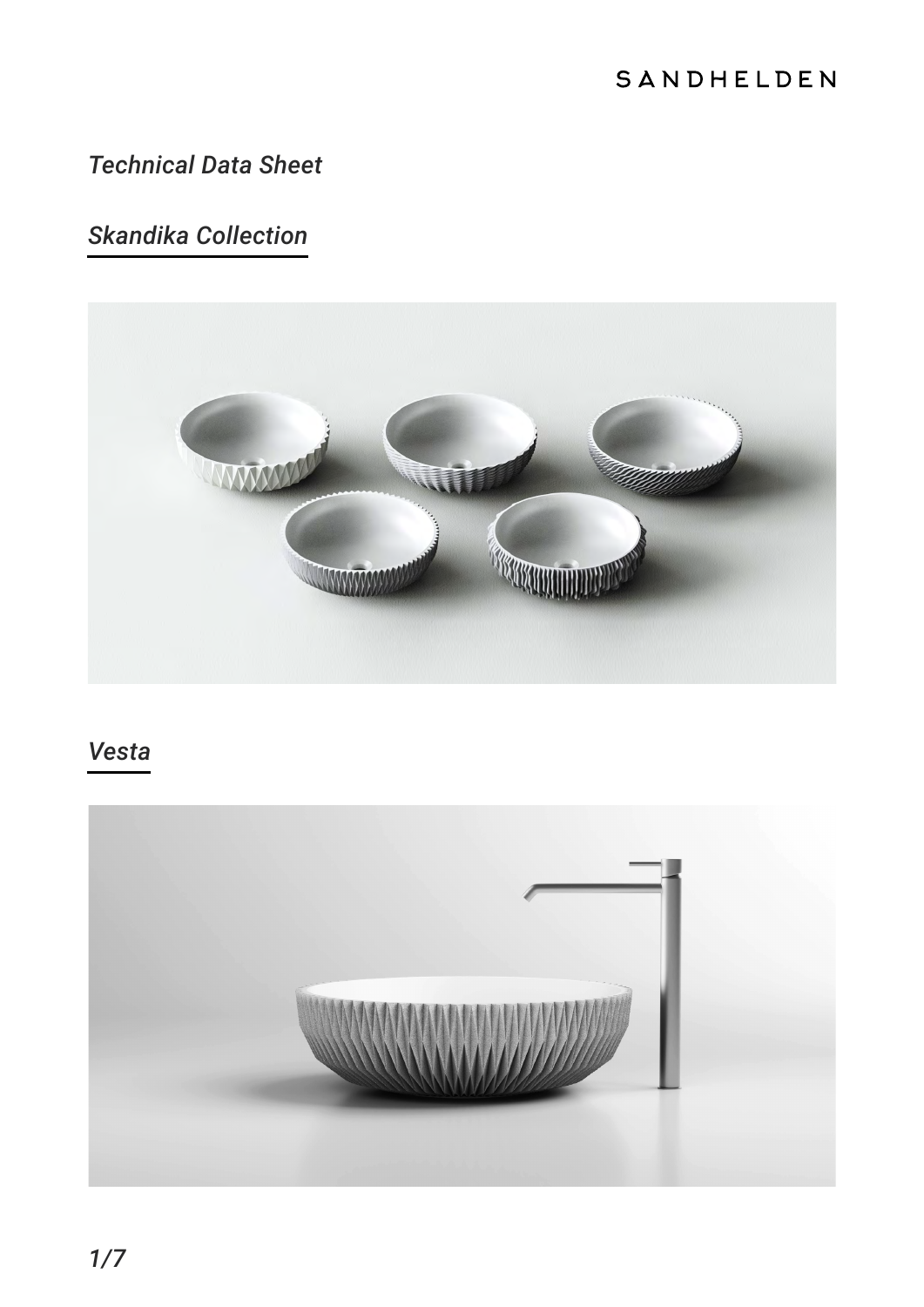### SANDHELDEN

Vesta **Vesta** Origami - the precise and creative Japanese art of paper folding was the inspiration for this delightful design of clear ridges and even rhombic figures.

> Modern and harmonious, the result is a delightful interplay of light and shadow, which this washbasin brings to life again and again, depending on the direction and type of lighting.

*Vesta* is at first glance a design object that sets very special accents in every bathroom - an eye-catcher in the best way.



| Material       | quartz sand                                                                                                                                      |
|----------------|--------------------------------------------------------------------------------------------------------------------------------------------------|
| Finish         | matt                                                                                                                                             |
| Standard sizes | 300 x 300 x 130 mm (round)<br>350 x 350 x 130 mm (round)<br>430 x 430 x 130 mm (round)<br>400 x 300 x 130 mm (oval)<br>600 x 400 x 130 mm (oval) |

above: 430 x 430 x 130 mm (round), glacier white

### *Standard colours*





Dark Lava (patinated)





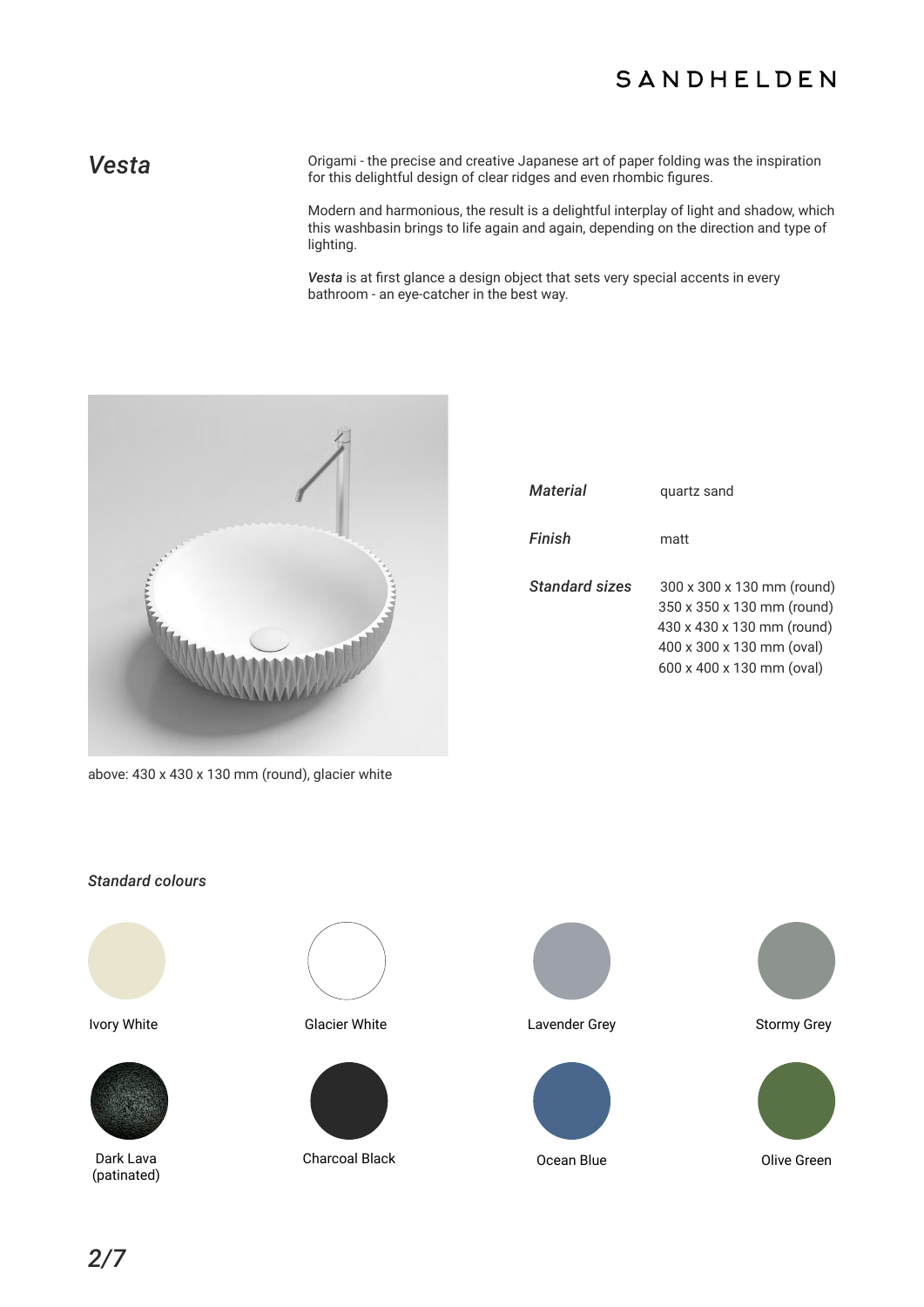## 300 x 300 x 130 mm

 $A - A$ 0280.00 130.00  $100^{1}_{1}00^{\circ}$  $067.77$ 5.00 22.00 Ø46.00 0118.67 **MANAMAN**  $\begin{array}{c}\nA \\
\downarrow\n\end{array}$  $\overline{A}$  $\blacklozenge$ **APP**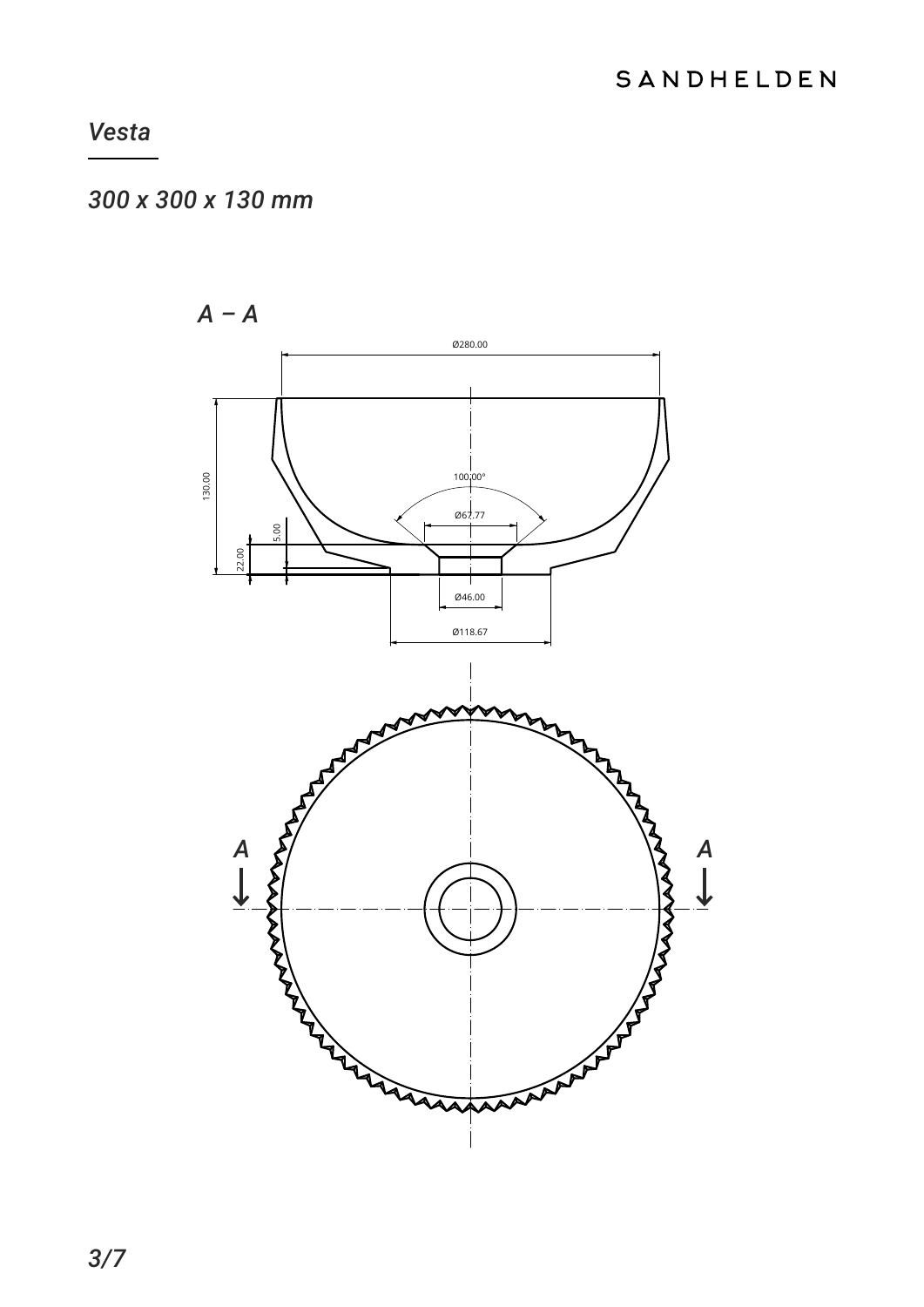## 350 x 350 x 130 mm

 $A - A$ Ø325.83 100 00° 130.00 067.77  $2.00$  $\overline{\phantom{a}}$ 046.00 0138.43  $\begin{array}{c}\nA \\
\downarrow\n\end{array}$ MAR  $\begin{array}{c}\nA \\
\downarrow\n\end{array}$ MAXXXX **RANTA**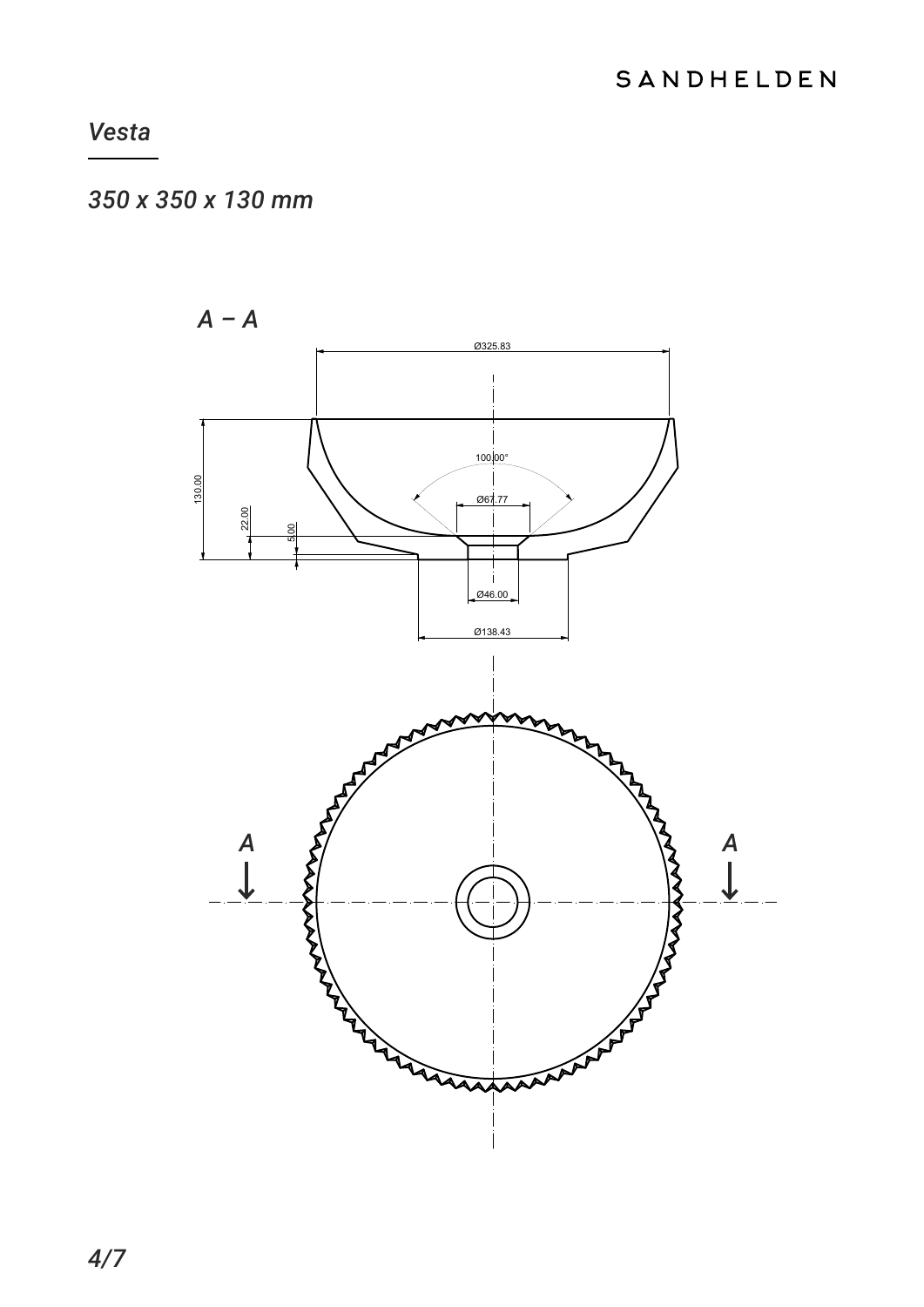# 430 x 430 x 130 mm

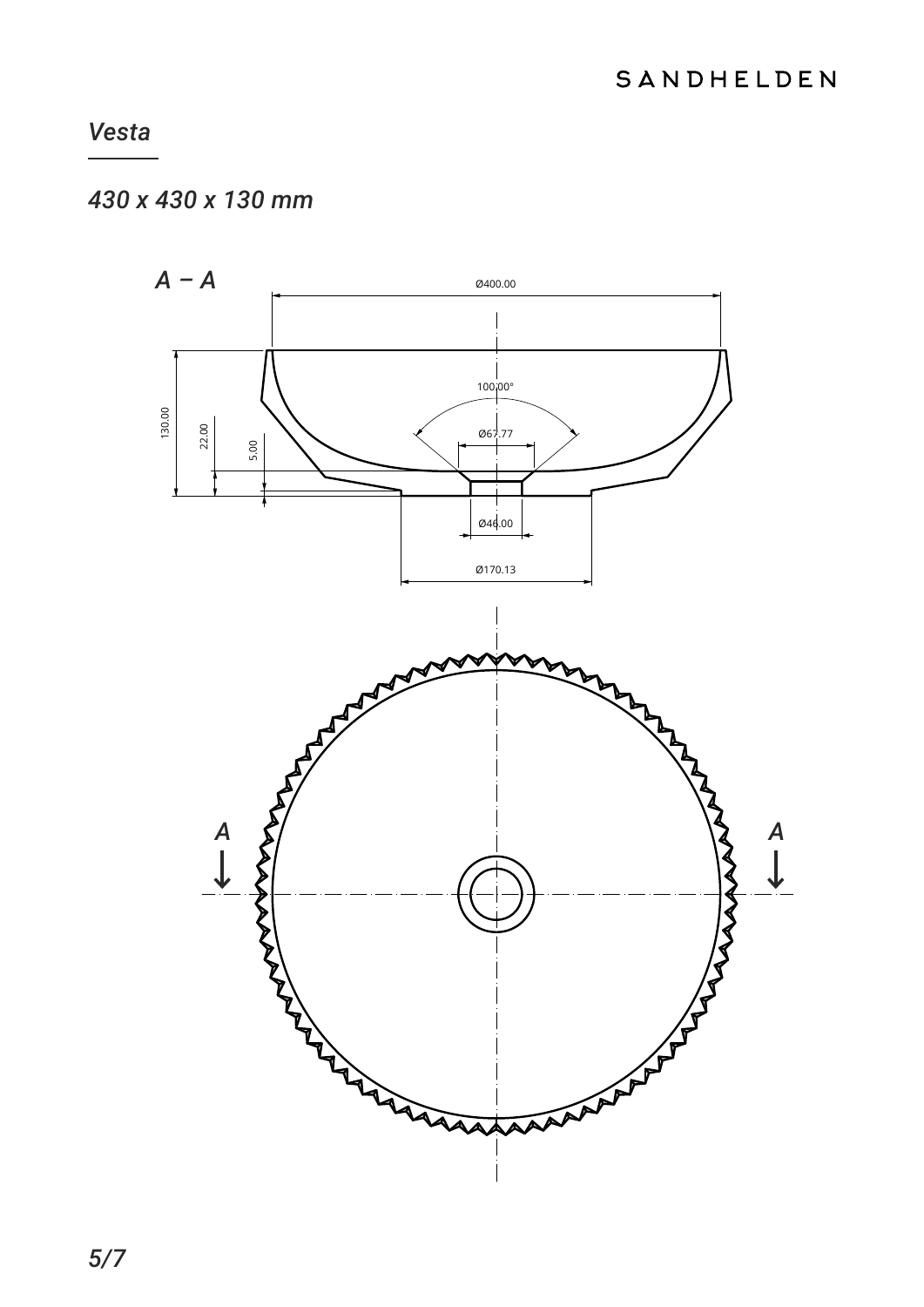# 400 x 300 x 130 mm

 $A - A$ 







 $B - B$